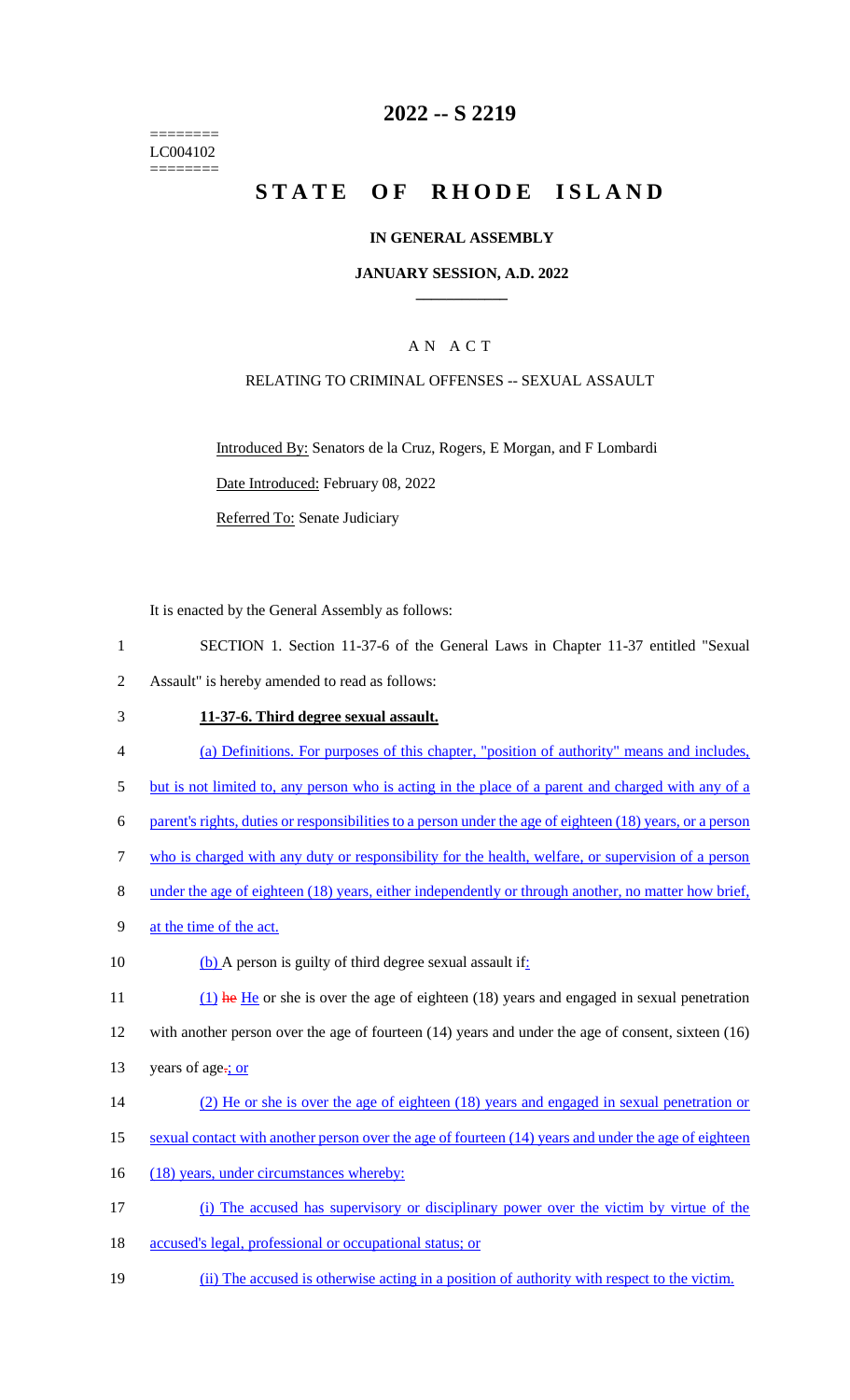- 1 (iii) It shall not be a violation of subsection (b)(2) of this section if the parties are:
- 2 (A) Engaging in sexual penetration or contact consensually;
- 3 (B) Between the ages of sixteen (16) and twenty (20) years; and
- 4 (C) No more than thirty (30) months apart in age.
- 5 SECTION 2. This act shall take effect upon passage.

 $=$ LC004102 ========